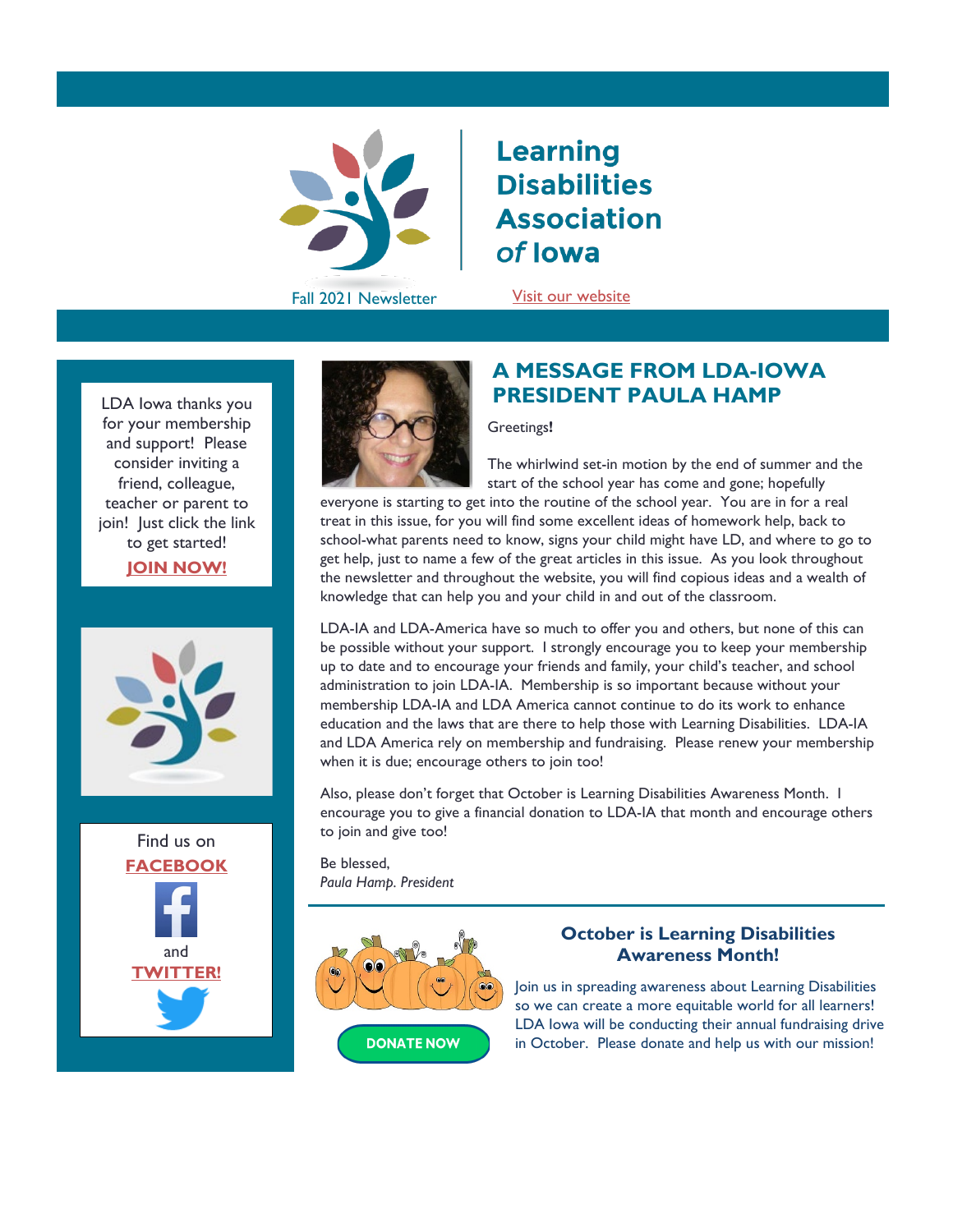# **OCTOBER** is



**Learning Disabilities (LD) Awareness Month** 

## **LDA-Iowa Annual Meeting October 23, 2021**

LDA-Iowa's Annual Meeting will address regular agenda items as well as the [annual](https://ldaiowa.org/about/2022-slate/)  [election](https://ldaiowa.org/about/2022-slate/) of officers and members to the Board of Directors, election of delegates to the national conference and other urgent business.

For more information about attending a board meeting, contact us:

 **Email:**  [learningdisabiltiesofiowa@gmail.com](mailto:learningdisabiltiesofiowa@gmail.com)

**Phone: 515-209-2290**

# **Back to School: What Parents Need to Know**

**KINDERGARTEN:** Parents, do you know what your child is expected to know and do by the end of kindergarten? Check out this brochure from the Iowa Department of Education, [My Child's Learning: A Parent's Guide to the Iowa Core-Kindergarten,](https://iowacore.gov/sites/default/files/kindergarten_parent_guide_1.pdf) that outlines the key kindergarten concepts and skills in mathematics, literacy, science, social studies and 21st Century skills taught by the end of the year. The guide also provides a list of activities to support learning in these areas at home.

**ELEMENTARY-MIDDLE SCHOOL:** These same [guides](https://iowacore.gov/content/iowa-core-parent-guidesgu%C3%ADa-para-padres) are available for grades 1-8. COVID has presented some significant learning challenges for many, especially those impacted by Learning Disabilities or other disabilities. With school disruptions, is it possible that some students, who may otherwise have been suspected of having a disability, be overlooked? LDA Iowa is here to help parents with information and advocacy about your rights. If a parent suspects that their child has a disability, they have the right to request an evaluation from the school. You can read more about that [here.](https://educateiowa.gov/pk-12/special-education/special-education-state-guidance/parent-request-initial-evaluation) Contact us if you have additional questions.

**HIGH SCHOOL:** Parent guides to the Iowa Core are also available for high school and can be found [here.](https://iowacore.gov/content/iowa-core-parent-guidesgu%C3%ADa-para-padres) Do you have a child with an IEP or 504 Plan who will be taking the ACT? Great news!

Beginning in the 2021-2022 school year, ACT will streamline eligibility requirements for students with IEP's and 504 Plans. Read more about this on the [ACT website](https://www.act.org/) and this press release: [ACT Streamlines Eligibility for Accommodations.](https://leadershipblog.act.org/2021/07/ACT%20streamlines%20accommodations.html)



The Learning Disabilities Association of America and state affiliates have been working on several new projects including Advocacy and Adult Issues.

Interested in learning more or want to help? Join LDA today!

**[JOIN](https://ldaiowa.org/membership/)**

In 2002, the Learning Disabilities Association of America created the **[Healthy](https://healthychildrenproject.org/)  [Children's Project](https://healthychildrenproject.org/)** to:

I

- raise awareness of toxic chemicals that can harm brain development, contributing to learning disabilities and behavior disorders.
- promote policies and provide guidance to prevent toxic chemical exposures, especially among pregnant women and children.



• build a nationwide network of LDA members working to protect children's health and reduce toxic exposures that may lead to learning disabilities in current and future generations.

According to the U.S. Centers for Disease Control and Prevention, nearly 1 in 6 American children have a learning or developmental disability. The National Academy of Sciences estimates that **environmental factors, including toxic chemicals, cause or contribute to at least a quarter of learning and developmental disabilities in American children**. Scientists have learned that the developing human brain is much more susceptible to toxic substances than the adult brain, and that even tiny amounts of certain chemicals can do lasting harm to the developing brain, at levels that were once thought to be safe.